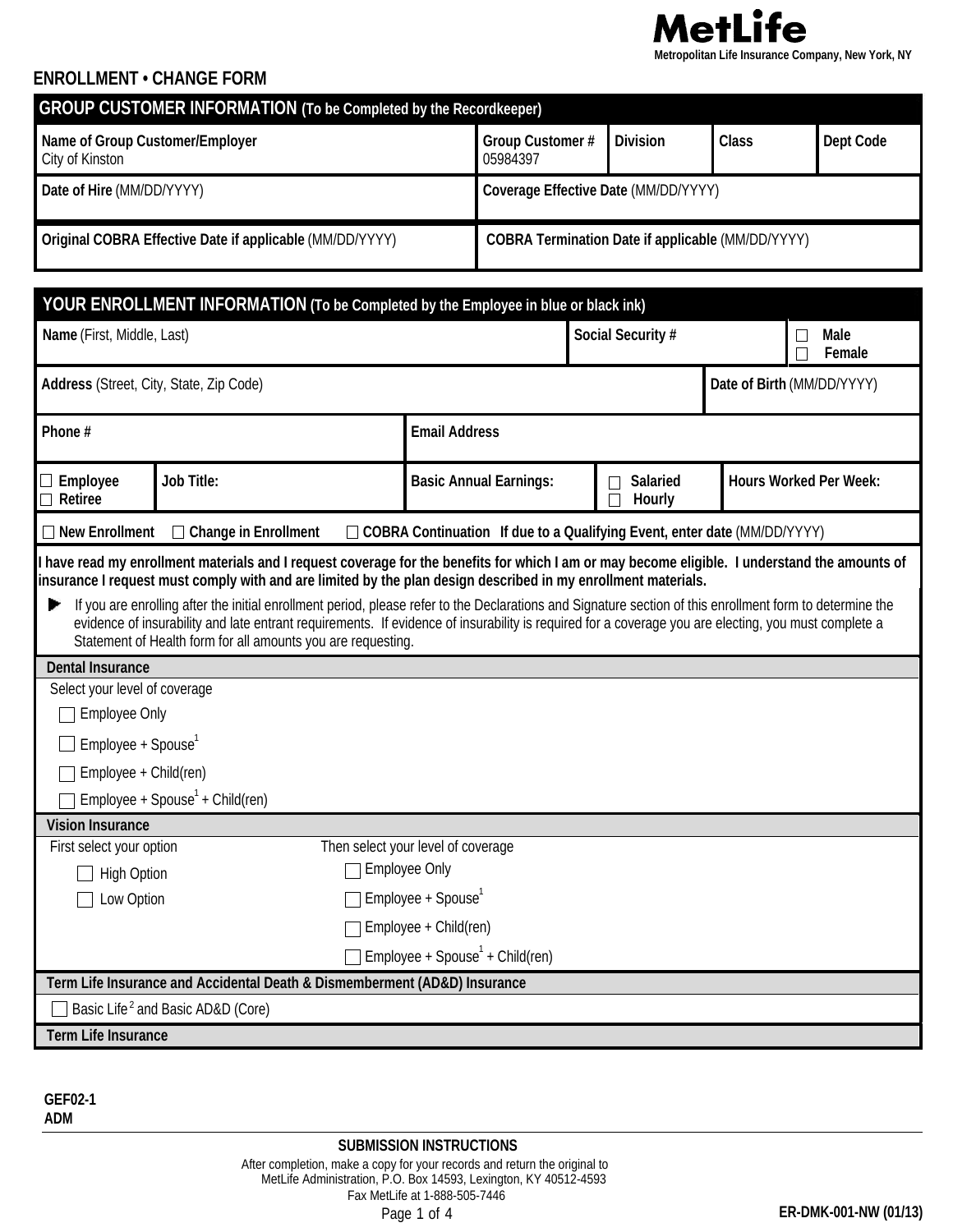Basic Dependent Spouse<sup>1</sup> Life<sup>2,3</sup>

#### Basic Dependent Child(ren) Life<sup>3</sup>

For purposes of Life Insurance for Vermont and Washington State residents, Spouse includes your registered Domestic Partner if you and your Domestic Partner are registered as domestic partners, civil union partners or reciprocal beneficiaries with a government agency or office where such registration is available. For purposes of Dental and Vision Insurance for California, Vermont and Washington State residents, Spouse includes your registered Domestic Partner if you and your Domestic Partner are registered as domestic partners, civil union partners or reciprocal beneficiaries with a government agency or office where such registration is available.

<sup>2</sup> Life Insurance may include an Accelerated Benefits Option under which a terminally ill insured can accelerate a portion of his or her life insurance amount. An interest and expense charge may be deducted from the accelerated payment. Receipt of accelerated benefits may affect eligibility for public assistance.

<sup>3</sup> Amounts will be subject to state limits, if applicable.

| <b>Dependent Information</b>                                                                                                                  |                            |                       |  |  |  |
|-----------------------------------------------------------------------------------------------------------------------------------------------|----------------------------|-----------------------|--|--|--|
| If you are applying for coverage for your Spouse and/or Child(ren), please provide the information requested below:                           |                            |                       |  |  |  |
| Name of your Spouse (First, Middle, Last)                                                                                                     | Date of Birth (MM/DD/YYYY) |                       |  |  |  |
|                                                                                                                                               |                            | II Female<br>Male     |  |  |  |
| Name(s) of your Child(ren) (First, Middle, Last)                                                                                              | Date of Birth (MM/DD/YYYY) |                       |  |  |  |
|                                                                                                                                               |                            | $\Box$ Female<br>Male |  |  |  |
|                                                                                                                                               |                            | Male<br>$\Box$ Female |  |  |  |
|                                                                                                                                               |                            | II Female<br>Male     |  |  |  |
|                                                                                                                                               |                            | □ Female<br>Male      |  |  |  |
| □ Check here if you need more lines. Provide the additional information on a separate piece of paper and return it with your enrollment form. |                            |                       |  |  |  |

#### **GEF02-1 ADM**

## **FRAUD WARNINGS**

Before signing this enrollment form, please read the warning for the state where you reside and for the state where the contract under which you are applying for coverage was issued.

**Alabama, Arkansas, District of Columbia, Louisiana, Massachusetts, New Mexico, Ohio, Rhode Island and West Virginia**: Any person who knowingly presents a false or fraudulent claim for payment of a loss or benefit or knowingly presents false information in an application for insurance is guilty of a crime and may be subject to fines and confinement in prison.

**Colorado**: It is unlawful to knowingly provide false, incomplete or misleading facts or information to an insurance company for the purpose of defrauding or attempting to defraud the company. Penalties may include imprisonment, fines, denial of insurance and civil damages. Any insurance company or agent of an insurance company who knowingly provides false, incomplete, or misleading facts or information to a policyholder or claimant for the purpose of defrauding or attempting to defraud the policyholder or claimant with regard to a settlement or award payable from insurance proceeds shall be reported to the Colorado Division of Insurance within the Department of Regulatory Agencies.

**Florida**:Any person who knowingly and with intent to injure, defraud or deceive any insurance company files a statement of claim or an application containing any false, incomplete or misleading information is guilty of a felony of the third degree.

**Kentucky**: Any person who knowingly and with intent to defraud any insurance company or other person files an application for insurance containing any materially false information or conceals, for the purpose of misleading, information concerning any fact material thereto commits a fraudulent insurance act, which is a crime.

**Maine, Tennessee and Washington: It is a crime to knowingly provide false, incomplete or misleading information to an insurance company for the purpose of defrauding the company. Penalties may include imprisonment, fines or a denial of insurance benefits.** 

**Maryland**:Any person who knowingly or willfully presents a false or fraudulent claim for payment of a loss or benefit or who knowingly or willfully presents false information in an application for insurance is guilty of a crime and may be subject to fines and confinement in prison.

**New Jersey**:Any person who files an application containing any false or misleading information is subject to criminal and civil penalties.

**New York** (only applies to Accident and Health Benefits): Any person who knowingly and with intent to defraud any insurance company or other person files an application for insurance or statement of claim containing any materially false information, or conceals for the purpose of misleading, information concerning any fact material thereto, commits a fraudulent insurance act, which is a crime, and shall also be subject to a civil penalty not to exceed five thousand dollars and the stated value of the claim for each such violation.

**Oklahoma**: WARNING: Any person who knowingly, and with intent to injure, defraud or deceive any insurer, makes any claim for the proceeds of an insurance policy containing any false, incomplete or misleading information is guilty of a felony.

**Oregon**: Any person who knowingly presents a materially false statement in an application for insurance may be guilty of a criminal offense and may be subject to penalties under state law.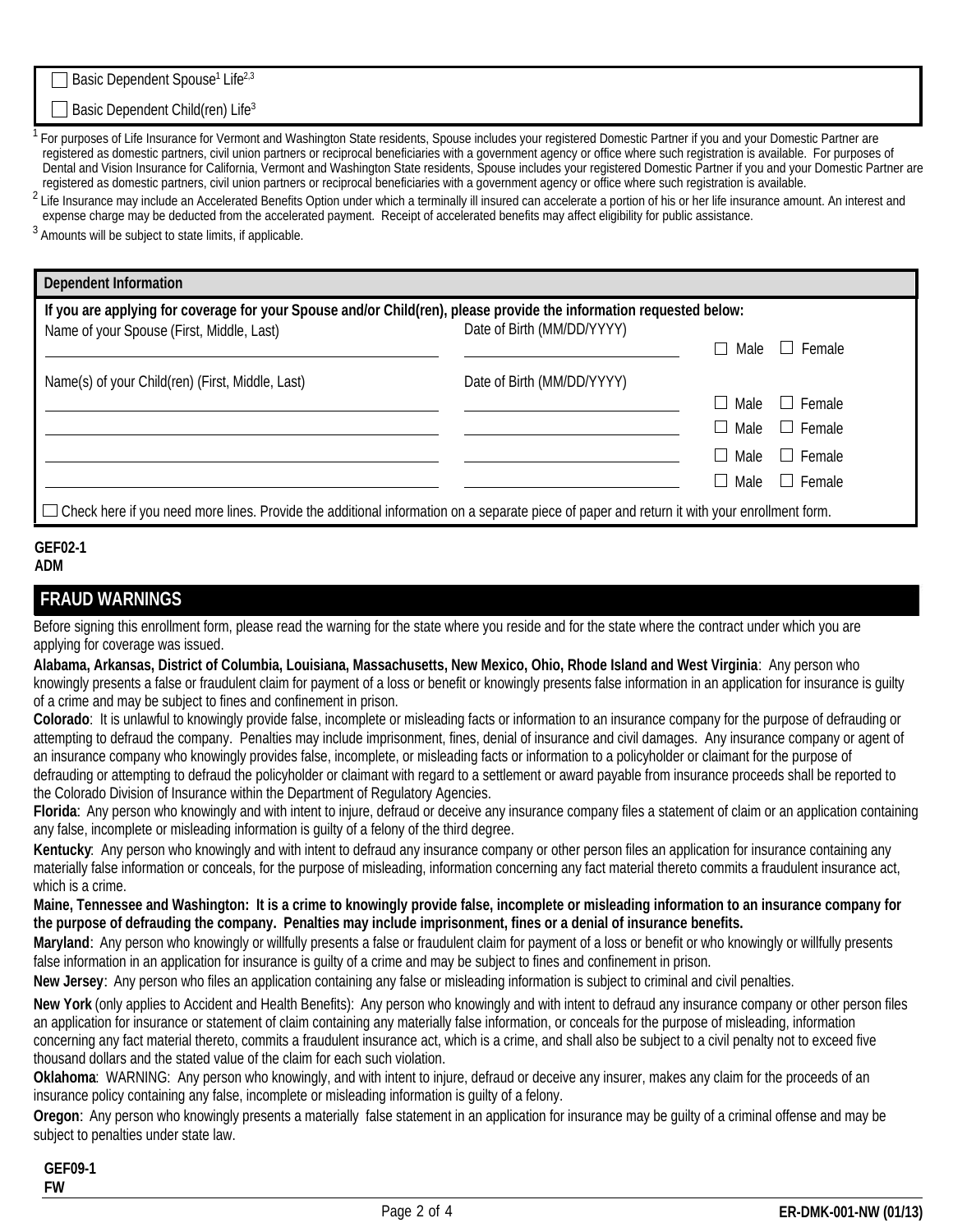**Puerto Rico**: Any person who knowingly and with the intention to defraud includes false information in an application for insurance or files, assists or abets in the filing of a fraudulent claim to obtain payment of a loss or other benefit, or files more than one claim for the same loss or damage, commits a felony and if found guilty shall be punished for each violation with a fine of no less than five thousand dollars (\$5,000), not to exceed ten thousand dollars (\$10,000); or imprisoned for a fixed term of three (3) years, or both. If aggravating circumstances exist, the fixed jail term may be increased to a maximum of five (5) years; and if mitigating circumstances are present, the jail term may be reduced to a minimum of two (2) years.

**Vermont:** Any person who knowingly presents a false statement in an application for insurance may be guilty of a criminal offense and subject to penalties under state law.

**Virginia:** Any person who, with the intent to defraud or knowing that he is facilitating a fraud against an insurer, submits an application or files a claim containing a false or deceptive statement may have violated the state law.

**Pennsylvania and all other states**: Any person who knowingly and with intent to defraud any insurance company or other person files an application for insurance or statement of claim containing any materially false information, or conceals for the purpose of misleading, information concerning any fact material thereto commits a fraudulent insurance act, which is a crime and subjects such person to criminal and civil penalties.

#### **GEF09-1 FW**

# **BENEFICIARY DESIGNATION FOR EMPLOYEE INSURANCE**

I designate the following person(s) as primary beneficiary(ies) for any amount payable upon my death for the MetLife insurance coverage applied for in this enrollment form. With such designation any previous designation of a beneficiary for such coverage is hereby revoked.

I understand I have the right to change this designation at any time. I also understand that unless otherwise specified in the group insurance certificate, insurance due upon the death of a Dependent is payable to the Employee.

| Full Name (First, Middle, Last)                                                                                                                    | Social Security # | Date of Birth (MM/DD/YYYY) | Relationship | Share % |  |
|----------------------------------------------------------------------------------------------------------------------------------------------------|-------------------|----------------------------|--------------|---------|--|
| Address (Street, City, State, Zip)                                                                                                                 |                   |                            | Phone #      |         |  |
| Full Name (First, Middle, Last)                                                                                                                    | Social Security # | Date of Birth (MM/DD/YYYY) | Relationship | Share % |  |
| Address (Street, City, State, Zip)                                                                                                                 |                   |                            | Phone #      |         |  |
| Full Name (First, Middle, Last)                                                                                                                    | Social Security # | Date of Birth (MM/DD/YYYY) | Relationship | Share % |  |
| Address (Street, City, State, Zip)                                                                                                                 |                   |                            | Phone #      |         |  |
| Payment will be made in equal shares or all to the survivor unless otherwise indicated.                                                            |                   |                            | TOTAL:       | 100%    |  |
| Contingent beneficiary(ies): If all the primary beneficiary(ies) die before me, I designate as contingent beneficiary(ies):                        |                   |                            |              |         |  |
| Full Name (First, Middle, Last)                                                                                                                    | Social Security # | Date of Birth (MM/DD/YYYY) | Relationship | Share % |  |
| Address (Street, City, State, Zip)                                                                                                                 |                   |                            | Phone #      |         |  |
| Full Name (First, Middle, Last)                                                                                                                    | Social Security # | Date of Birth (MM/DD/YYYY) | Relationship | Share % |  |
| Address (Street, City, State, Zip)                                                                                                                 |                   |                            | Phone #      |         |  |
| <b>TOTAL:</b><br>Payment will be made in equal shares or all to the survivor unless otherwise indicated.                                           |                   |                            |              | 100%    |  |
| Check if you need more space for additional beneficiaries and attach a separate page. Include all beneficiary information, and sign/date the page. |                   |                            |              |         |  |

# **DECLARATIONS AND SIGNATURE**

By signing below, I acknowledge:

1. I have read this enrollment form and declare that all information I have given is true and complete to the best of my knowledge and belief.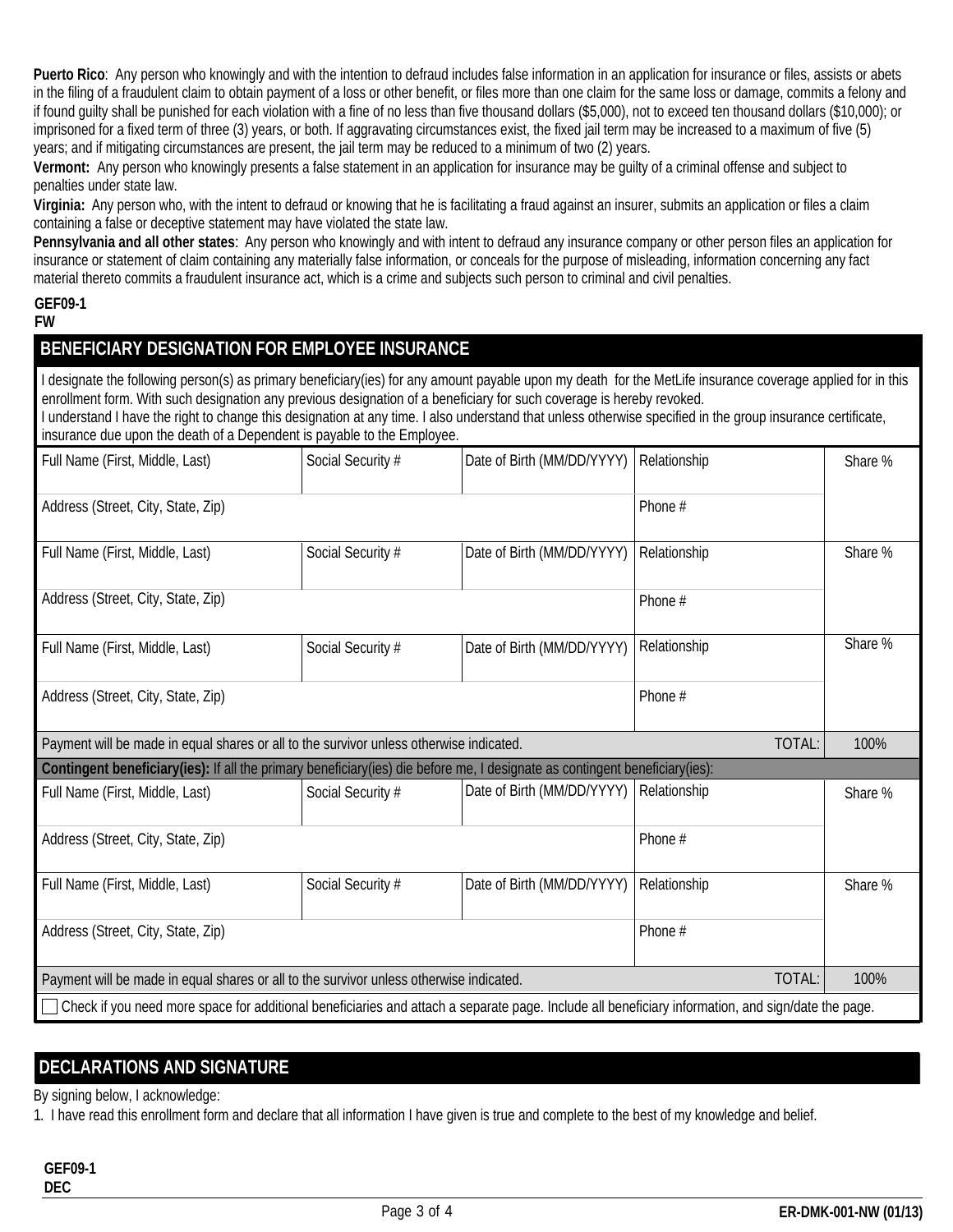- 2. I declare that I am actively at work on the date I am enrolling and, if I am enrolling for any contributory life insurance, that I was actively at work for at least 20 hours during the 7 calendar days preceding my date of enrollment. I understand that if I am not actively at work on the scheduled effective date of insurance, such insurance will not take effect until I return to active work.
- 3. I understand that, on the date dependent insurance for a person is scheduled to take effect, the dependent must not be confined at home under a physician's care, receiving or applying for disability benefits from any source, or Hospitalized. If the dependent does not meet this requirement on such date, the insurance will take effect on the date the dependent is no longer confined, receiving or applying for disability benefits from any source, or Hospitalized.
- 4. I understand that if I do not enroll for life coverage during the initial enrollment period, or if I do not enroll for the maximum amount of coverage for which I am eligible, evidence of insurability satisfactory to MetLife may be required to enroll for or increase such coverage after the initial enrollment period has expired. Coverage will not take effect, or it will be limited, until notice is received that MetLife has approved the coverage or increase. I understand that if I do not enroll for dental coverage during the initial enrollment period, a waiting period may be required before I can enroll for such coverage after the initial enrollment period has expired. I understand that if I do not enroll for vision coverage during the initial enrollment period, I cannot enroll for such coverage until the next annual enrollment period.
- 5. I authorize my employer to deduct the required contributions from my earnings for my coverage. This authorization applies to such coverage until I rescind it in writing. 6. I authorize my employer to deduct the required contributions from my earnings for my coverage. This authorization applies<br>in writing.<br>6. I affirmatively decline coverage for any benefits for which I am eligible which I
- in writing.<br>6. I affirmatively decline coverage for any benefits for which I am eligible which I do<br>7. I have read the Beneficiary Designation section provided in this enrollment form.<br>8. I have read the applicable Fraud W
- 7. I have read the Beneficiary Designation section provided in this enrollment form and I have made a designation if I so choose.<br>8. I have read the applicable Fraud Warning(s) provided in this enrollment form.
- 

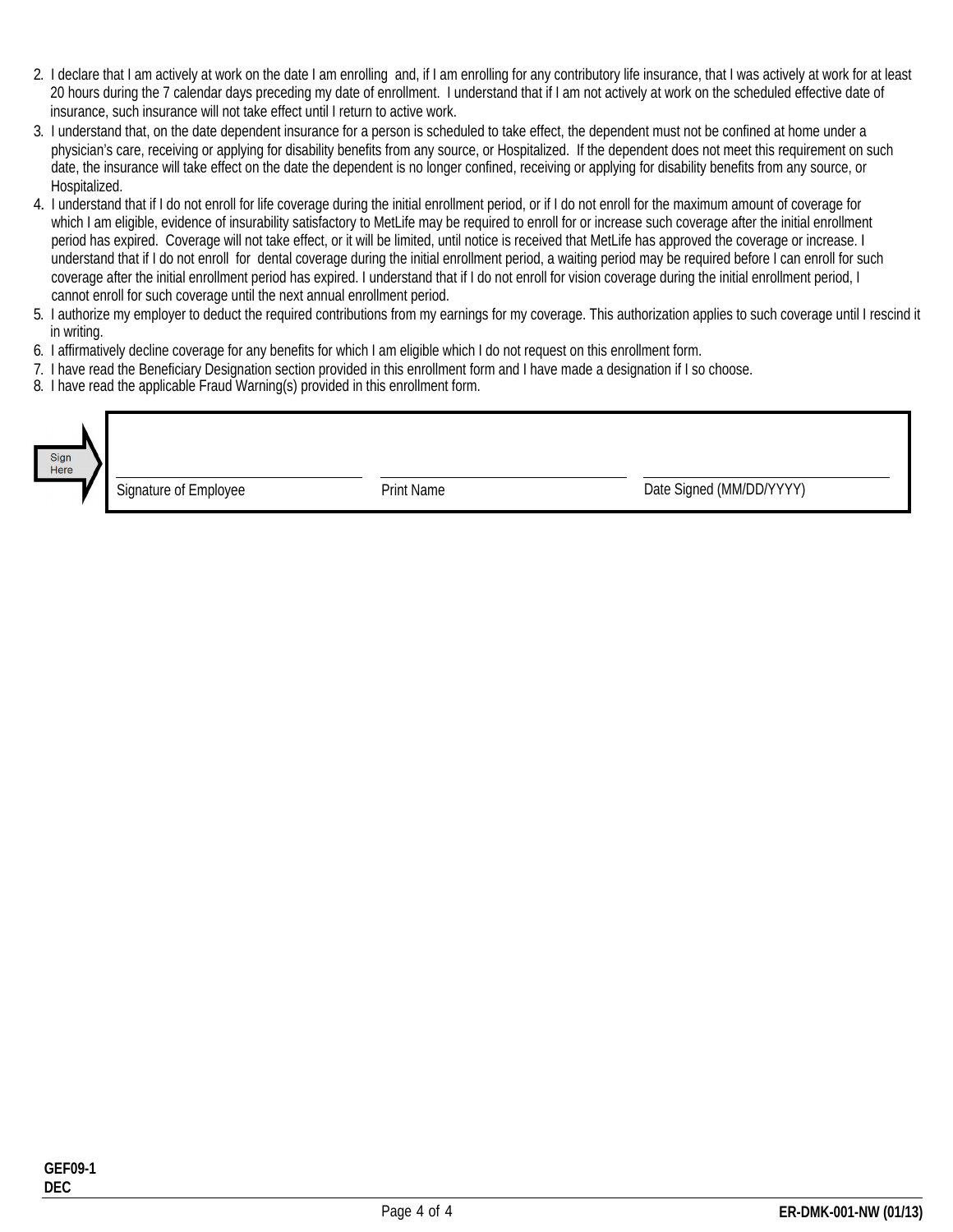# **MetLife**

# **Our Privacy Notice**

We know that you buy our products and services because you trust us. This notice explains how we protect your privacy and treat your personal information. It applies to current and former customers. "Personal information" as used here means anything we know about you personally.

#### **Plan Sponsors and Group Insurance Contract Holders**

This privacy notice is for individuals who apply for or obtain our products and services under an employee benefit plan, or group insurance or annuity contract. In this notice, "you" refers to these individuals.

#### **Protecting Your Information**

We take important steps to protect your personal information. We treat it as confidential. We tell our employees to take care in handling it. We limit access to those who need it to perform their jobs. Our outside service providers must also protect it, and use it only to meet our business needs. We also take steps to protect our systems from unauthorized access. We comply with all laws that apply to us.

#### **Collecting Your Information**

We typically collect your name, address, age, and other relevant information. We may also collect information about any business you have with us, our affiliates, or other companies. Our affiliates include life, car, and home insurers. They also include a bank, a legal plans company, and securities broker-dealers. In the future, we may also have affiliates in other businesses.

#### **How We Get Your Information**

We get your personal information mostly from you. We may also use outside sources to help ensure our records are correct and complete. These sources may include consumer reporting agencies, employers, other financial institutions, adult relatives, and others. These sources may give us reports or share what they know with others. We don't control the accuracy of information outside sources give us. If you want to make any changes to information we receive from others about you, you must contact those sources.

We may ask for medical information. The Authorization that you sign when you request insurance permits these sources to tell us about you. We may also, at our expense:

Ask for a medical exam • Ask for blood and urine tests

Ask health care providers to give us health data, including information about alcohol or drug abuse We may also ask a consumer reporting agency for a "consumer report" about you (or anyone else to be insured). Consumer reports may tell us about a lot of things, including information about:

- 
- Reputation **Constant Constant Constant Constant Constant Constant Constant Constant Constant Constant Constant Constant Constant Constant Constant Constant Constant Constant Constant Constant Constant Constant Constant Con** 
	-

- - Work and work history **•** Hobbies and dangerous activities

The information may be kept by the consumer reporting agency and later given to others as permitted by law**.** The agency will give you a copy of the report it provides to us, if you ask the agency and can provide adequate identification. If you write to us and we have asked for a consumer report about you, we will tell you so and give you the name, address and phone number of the consumer reporting agency.

Another source of information is MIB Group, Inc. ("MIB"). It is a non-profit association of life insurance companies. We and our reinsurers may give MIB health or other information about you. If you apply for life or health coverage from another member of MIB, or claim benefits from another member company, MIB will give that company any information that it has about you. If you contact MIB, it will tell you what it knows about you. You have the right to ask MIB to correct its information about you. You may do so by writing to MIB, Inc., 50 Braintree Hill, Suite 400, Braintree, MA 02184-8734, by calling MIB at (866) 692-6901 (TTY (866) 346-3642 for the hearing impaired), or by contacting MIB at www.mib.com.

#### **Using Your Information**

We collect your personal information to help us decide if you're eligible for our products or services. We may also need it to verify identities to help deter fraud, money laundering, or other crimes. How we use this information depends on what products and services you have or want from us. It also depends on what laws apply to those products and services. For example, we may also use your information to: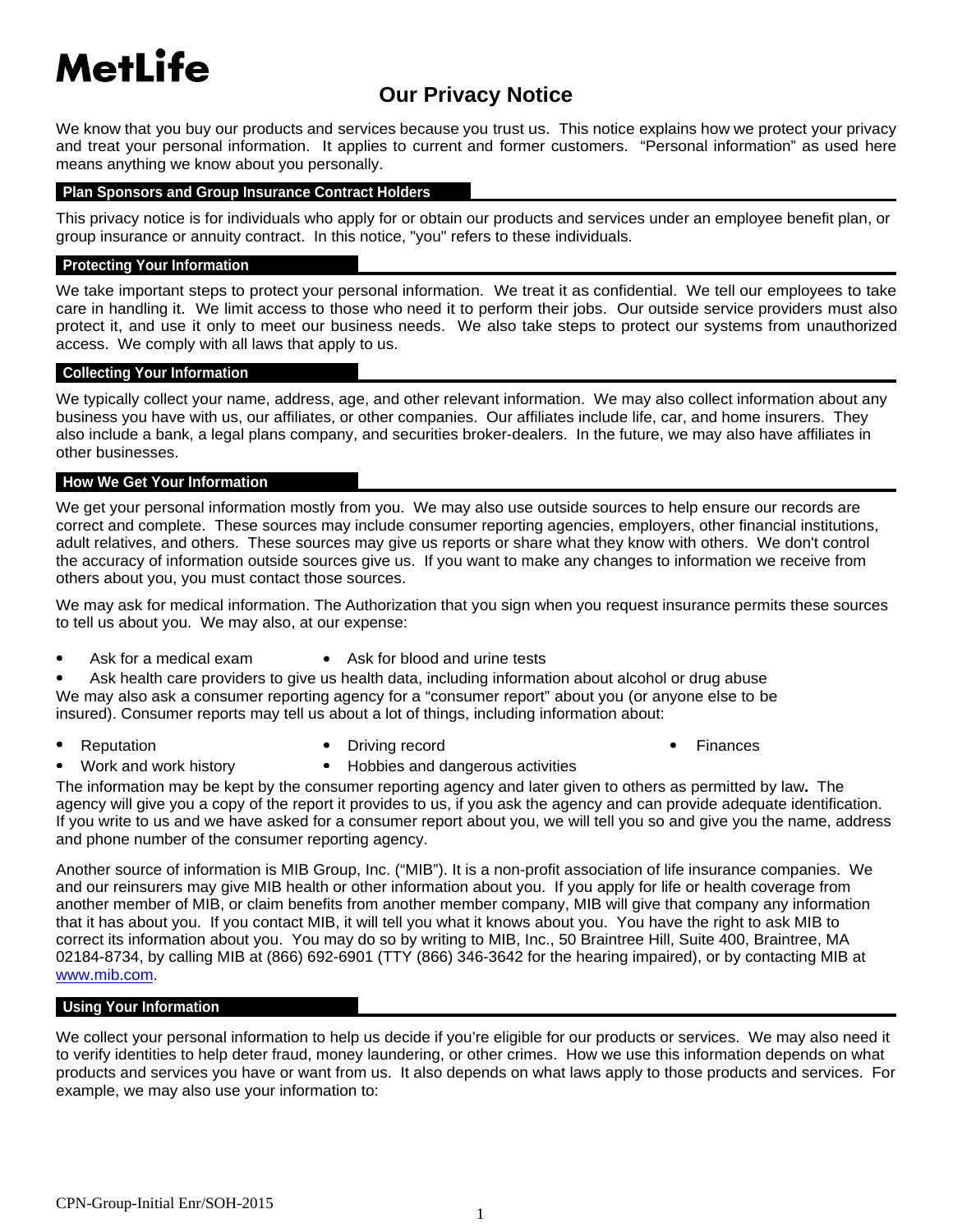- 
- 
- 
- comply with applicable laws

#### **Sharing Your Information With Others**

- administer your products and services process of a process claims and other transactions
- perform business research example that the confirm or correct your information
- market new products to you help us run our business

We may share your personal information with others with your consent, by agreement, or as permitted or required by law. We may share your personal information without your consent if permitted or required by law. For example, we may share your information with businesses hired to carry out services for us. We may also share it with our affiliated or unaffiliated business partners through joint marketing agreements. In those situations, we share your information to jointly offer you products and services or have others offer you products and services we endorse or sponsor. Before sharing your information with any affiliate or joint marketing partner for their own marketing purposes, however, we will first notify you and give you an opportunity to opt out.

Other reasons we may share your information include:

- $\bullet$ doing what a court, law enforcement, or government agency requires us to do (for example, complying with search warrants or subpoenas)
- telling another company what we know about you if we are selling or merging any part of our business  $\bullet$
- giving information to a governmental agency so it can decide if you are eligible for public benefits
- giving your information to someone with a legal interest in your assets (for example, a creditor with a lien on your account)
- $\bullet$ giving your information to your health care provider
- having a peer review organization evaluate your information, if you have health coverage with us  $\bullet$
- those listed in our "Using Your Information" section above

#### **HIPAA**

We will not share your health information with any other company – even one of our affiliates – for their own marketing purposes. The Health Insurance Portability and Accountability Act ("HIPAA") protects your information if you request or purchase dental, vision, long-term care and/or medical insurance from us. HIPAA limits our ability to use and disclose the information that we obtain as a result of your request or purchase of insurance. Information about your rights under HIPAA will be provided to you with any dental, vision, long-term care or medical coverage issued to you.

additional information about your rights under HIPAA; or to have a HIPAA Privacy Notice mailed to you, contact us at HIPAAprivacyAmericasUS@metlife.com, or call us at telephone number (212) 578-0299. You may obtain a copy of our HIPAA Privacy Notice by visiting our website at www.MetLife.com. For

#### **Accessing and Correcting Your Information**

You may ask us for a copy of the personal information we have about you. Generally, we will provide it as long as it is reasonably retrievable and within our control. You must make your request in writing listing the account or policy numbers with the information you want to access. For legal reasons, we may not show you privileged information relating to a claim or lawsuit, unless required by law.

If you tell us that what we know about you is incorrect, we will review it. If we agree, we will update our records. Otherwise, you may dispute our findings in writing, and we will include your statement whenever we give your disputed information to anyone outside MetLife.

#### **Questions**

We want you to understand how we protect your privacy. If you have any questions or want more information about this notice, please contact us. When you write, include your name, address, and policy or account number.

#### **Send privacy questions to:**

MetLife Privacy Office P. O. Box 489 Warwick, RI 02887-9954 privacy@metlife.com

We may revise this privacy notice. If we make any material changes, we will notify you as required by law. We provide this privacy notice to you on behalf of these MetLife companies:

**Metropolitan Life Insurance Company MetLife Health Plans, Inc. SafeGuard Health Plans, Inc. SafeHealth Life Insurance Company**

**MetLife Insurance Company USA General American Life Insurance Company**